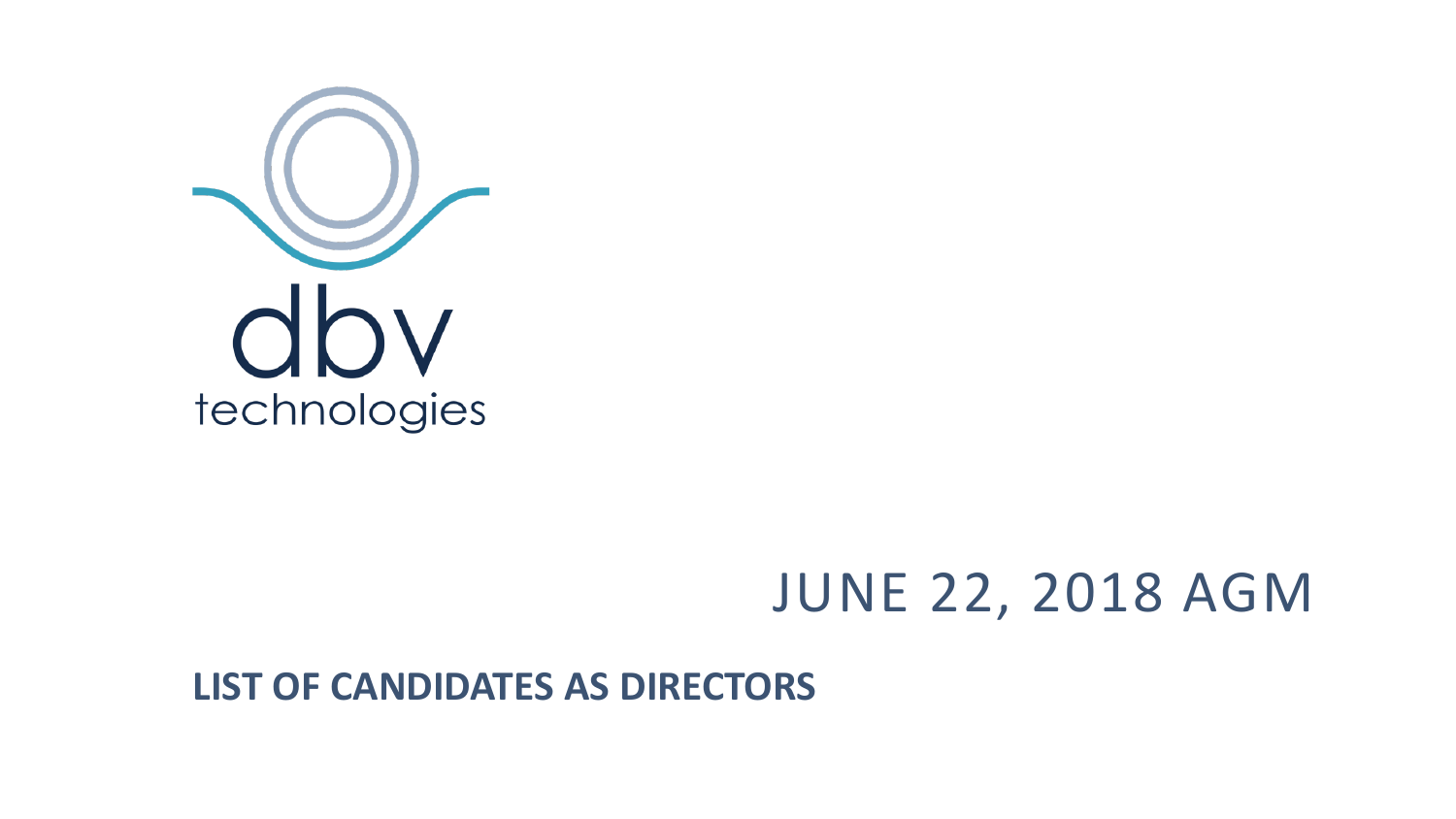### PIERRE-HENRI BENHAMOU

### **Chairman & Chief Executive Officer**

Born on 06/27/1955 in Casablanca, Morocco Business address : DBV Technologies, 177/181 avenue Pierre Brossolette 92120 Montrouge (France)

**Other mandates and positions exercised in the last five years (excluding DBV Technologies)**

Co-manager of "SCP Benhamou Vannerom" Co-manager of "SCP Cabinet medical Victor Hugo" Manager of PHYS ( company merged by acquisition by DBV Technologies in 2015)

#### **Shareholding**

727.024 directly held shares 30.000 free shares in progress of vesting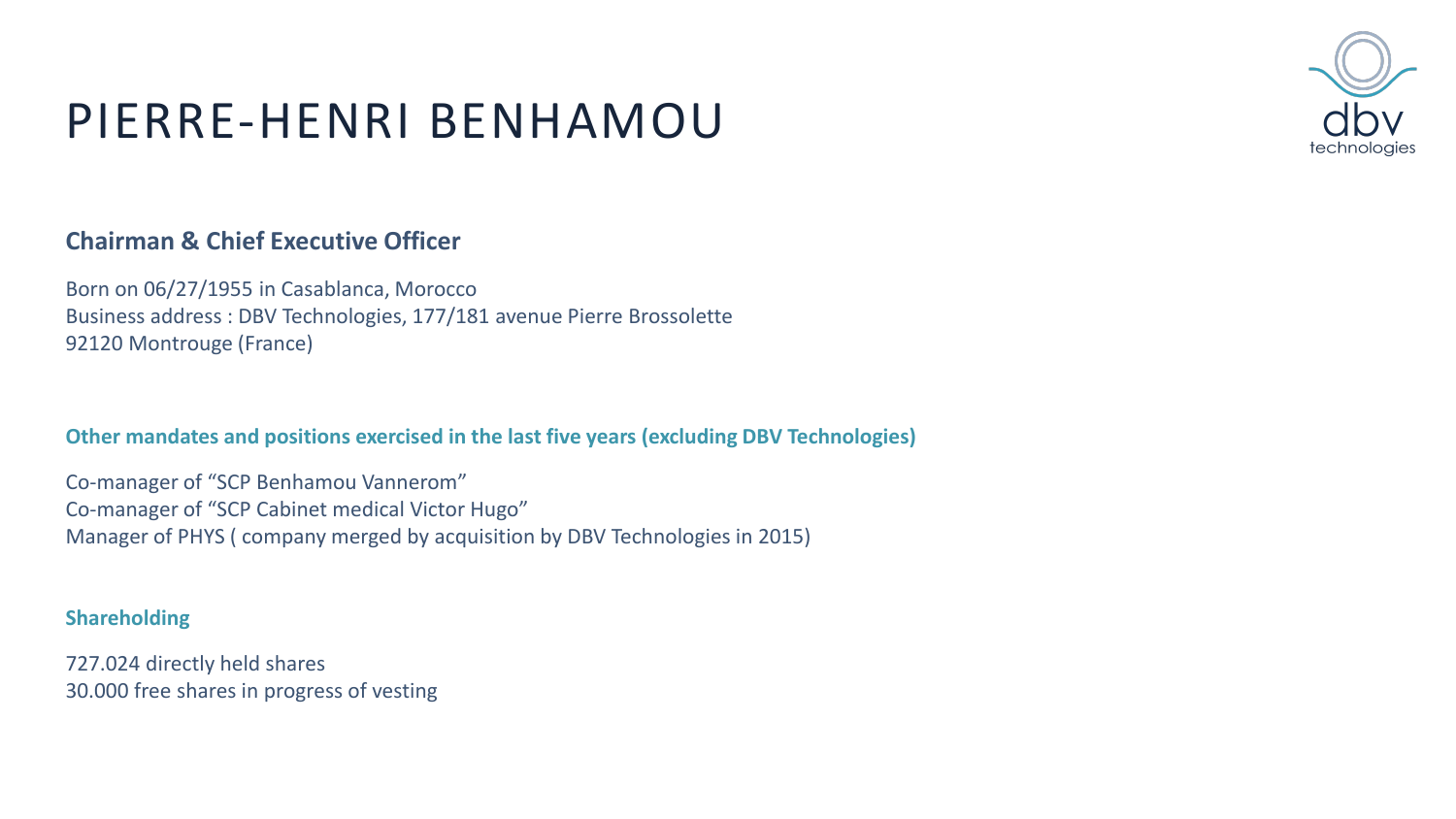

# MAÏLYS FERRERE

### **Director, member of the Nominating Committee**

Born on 09/12/62 in Paris, France Business address : BPI France, 27-31 avenue du Général Leclerc, 94710 Maison-Alfort Cedex

### **Other mandates and positions exercised in the last five years (excluding DBV Technologies)**

Director of Euronext Paris SA Director of Sequans communications SA Director of Limagrain Holding Director of Novasep Holding as representative of Bpifrance Participations Director of Grimaud La Corbière as representative of Bpifrance Participations Director of Pixium Vision SA as representative of Bpifrance Participations Director of Gensight Biologics SA as representative of Bpifrance Participations Director of Valneva SE as representative of Bpifrance Participations Director of Innate Pharma as representative of Bpifrance Participations

### **Shareholding**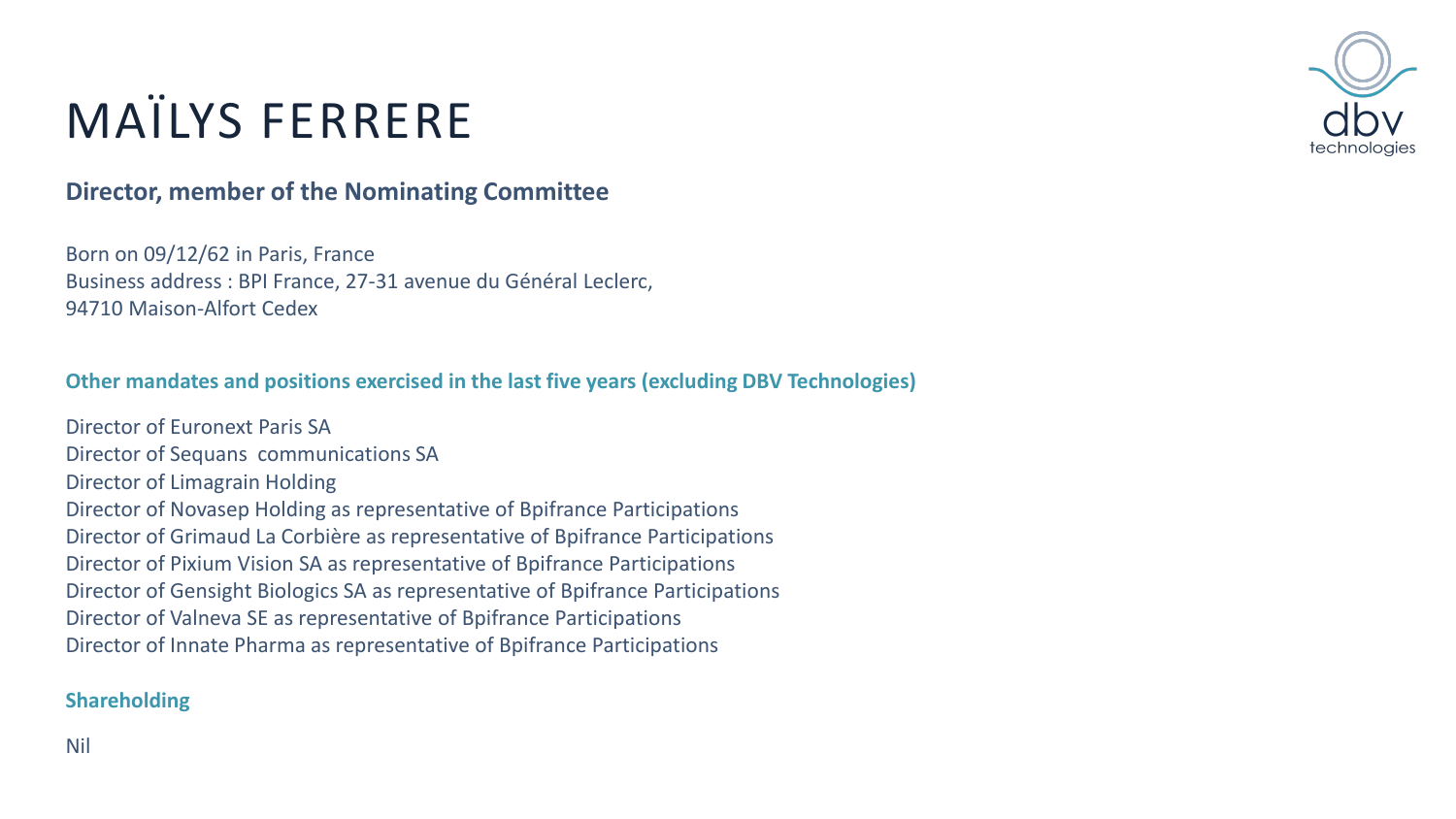

# CLAIRE GIRAUT

### **Independent Director, President of the Audit Committee**

Born on 04/04/1956 in Soissons, France Business address : DBV Technologies, 177/181 avenue Pierre Brossolette, 92120 Montrouge (France)

#### **Other mandates and positions exercised in the last five years (excluding DBV Technologies)**

CFO of BioMérieux

Member of the Audit Committee and of the Board of Directors of Julius Baer Group Ltd. and Banque Julius Baer Member of the Audit Committee and of the Board of Directors of Heurtey Petrochem

#### **Shareholding**

10.000 « BSA 2016 » giving the right to purchase 10.000 shares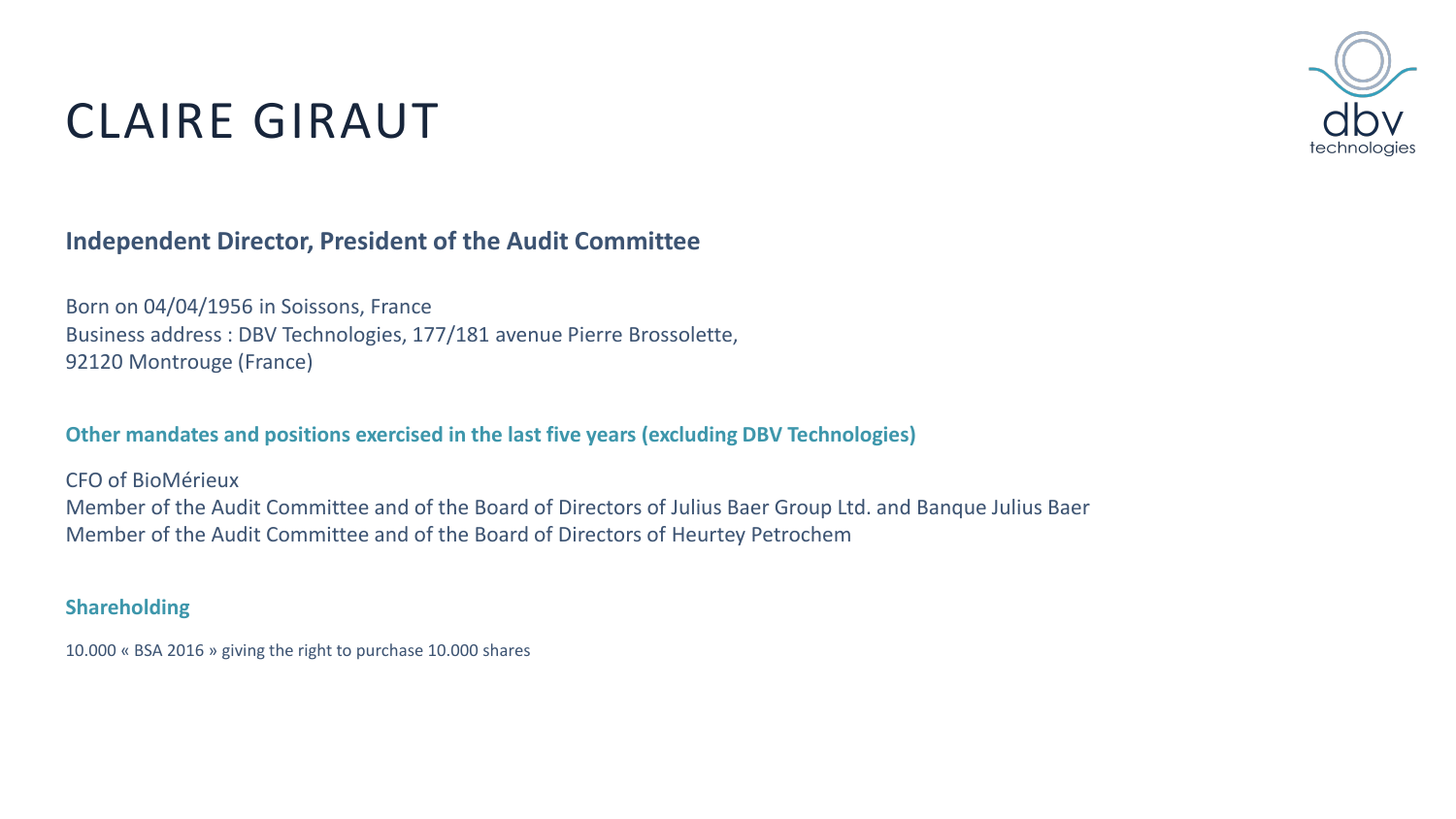

# MICHAEL J. GOLLER

### **Director, President of the Nominating Committee and member of the Compensation Committee**

Born on 03/23/1975 in New York (USA) Business address : 664 Madison Avenue – New York City (USA)

**Other mandates and positions exercised in the last five years (excluding DBV Technologies)**

Managing Director at Baker Brothers Investments Independent Director and member of the Nomination and Governance Committee at BeiGene Ltd. Director of Levo Therapeutics Inc.

#### **Shareholding**

7.500 « BSAX 2015 » giving the right to purchase 7.500 shares 7.000 « BSA 2016 » giving the right to purchase 7.000 shares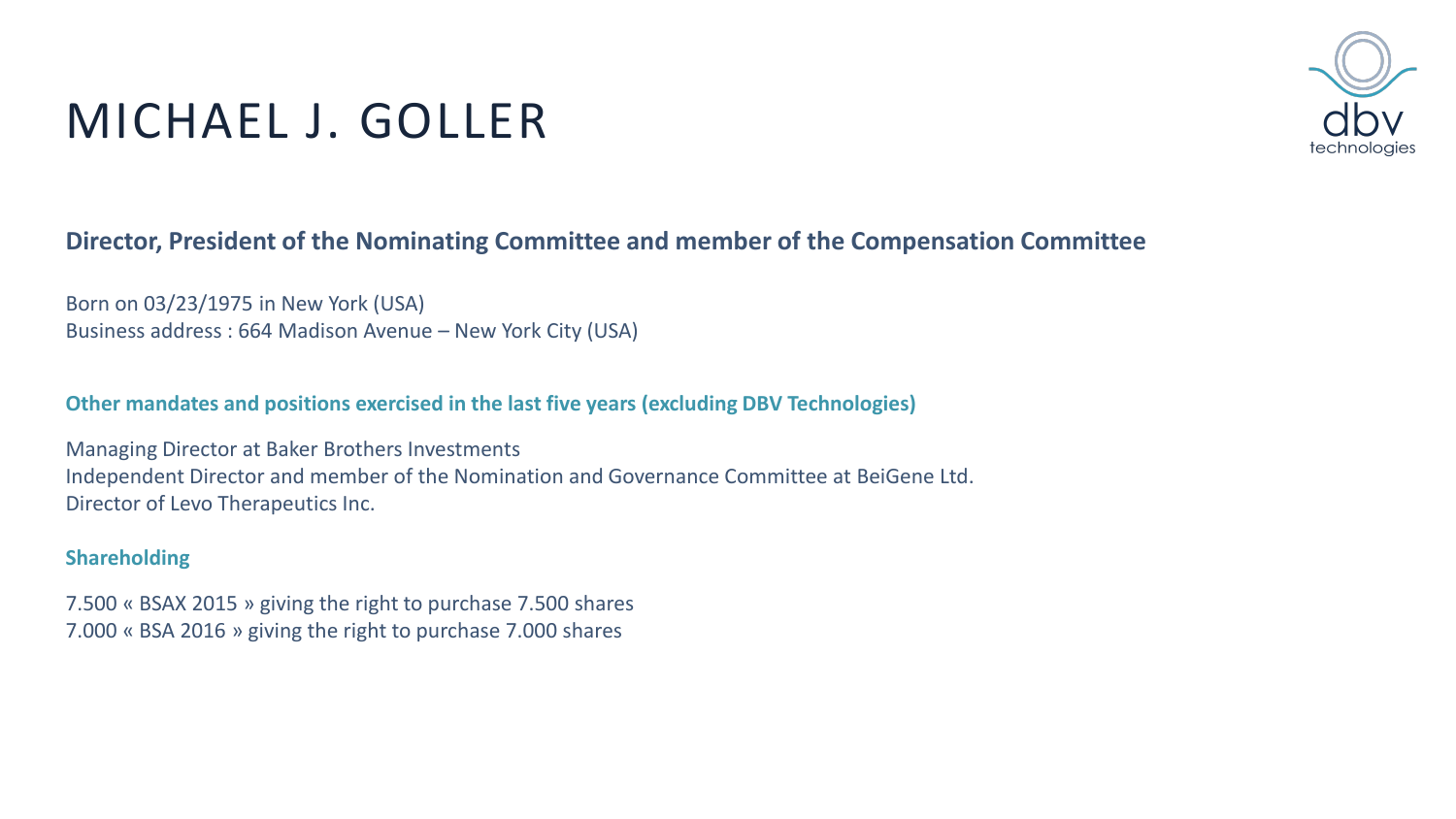# TORBJÖRN BJERKE



**Independent Director, President of the Compensation Committee, member of the Audit Committee and member of the Nominating Committee**

Born on 11/17/1962 in Lillehammer, Norway Business address : DBV Technologies, 177/181 avenue Pierre Brossolette 92120 Montrouge (France)

**Other mandates and positions exercised in the last five years (excluding DBV Technologies)**

Co-owner and Director of TXP Pharma GmbH Director of Hatt et Söner AB Chairman & Director of Synact Pharma AB Chairman of the Board of Directors at Aprea AB Chairman of the Board of Directors at Pergamum AB Director for Neurosearch AS

### **Shareholding**

35.925 directly held shares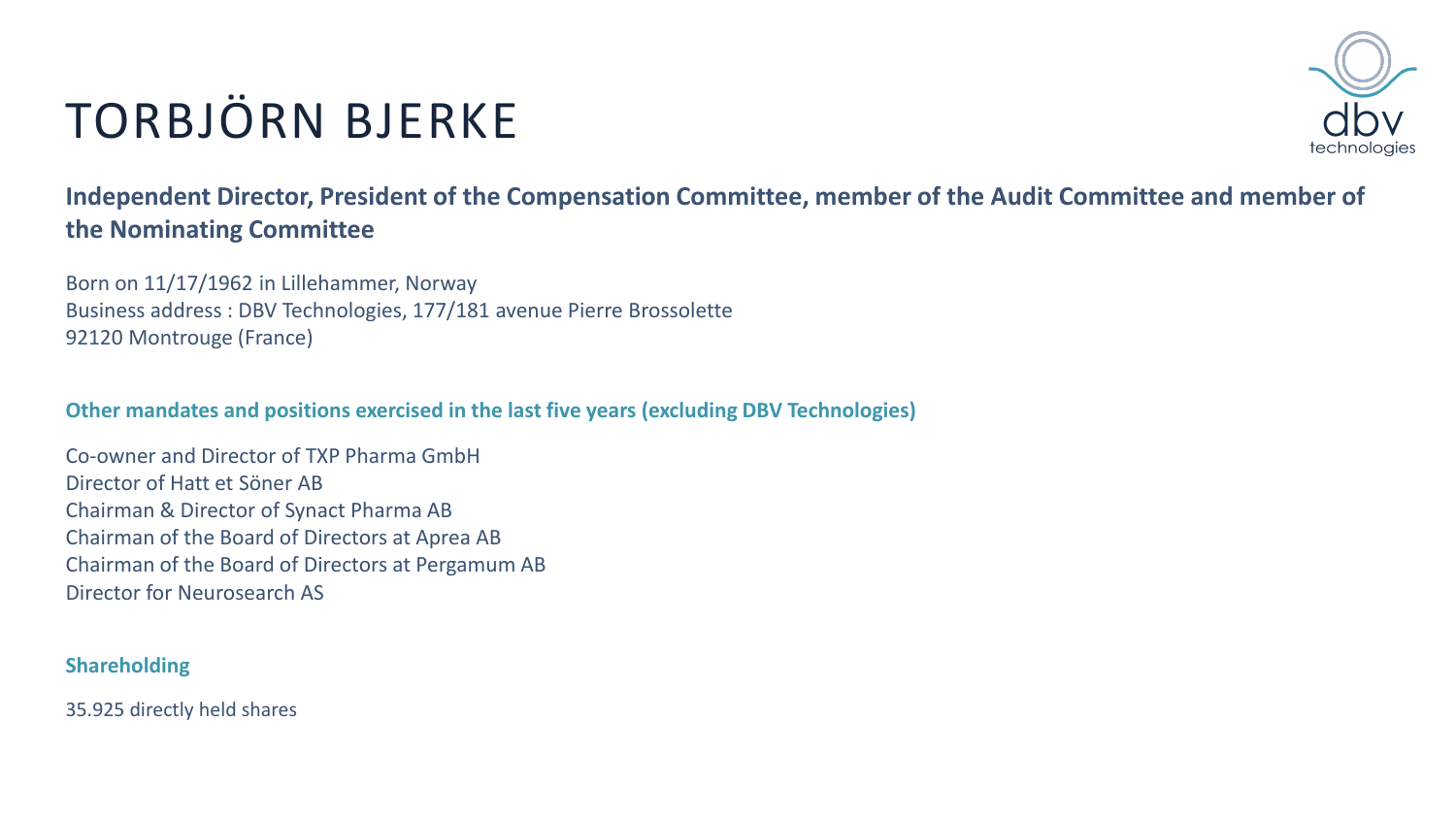# DANIEL SOLAND



### **Independent Director, member of the Audit Committee and member of the Compensation Committee**

Born on 04/24/1958 in Iowa (USA) Business address: DBV Technologies, 177/181 avenue Pierre Brossolette 92120 Montrouge (France)

### **Other mandates and positions exercised in the last five years (excluding DBV Technologies)**

CEO of uniQure N.V Director of Viropharma Inc. Director of Oxford Biomedica PLC

#### **Shareholding**

5.000 directly held shares 17.500 « BSAX 2015 » giving the right to purchase 17.500 shares 7.000 « BSA 2016 » giving the right to purchase 7.000 shares 7.000 « BSA 2018 » giving the right to purchase 7.000 shares